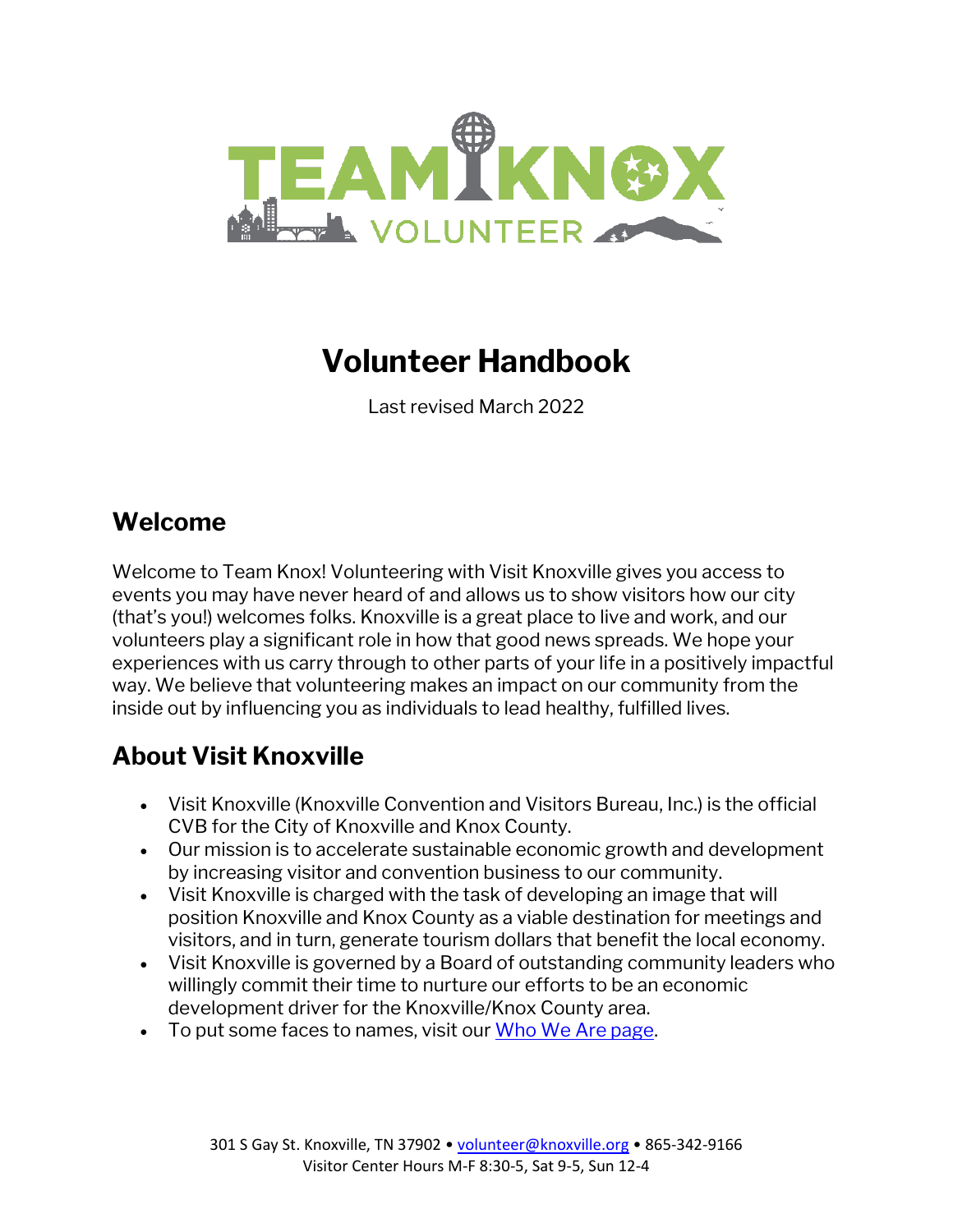#### **Supervision and Support**

- **Primary Contact**: Hannah Fuller, Sr. Manager of Convention Services. Hannah has been with Visit Knoxville since February 2021 and oversees the Team Knoxville Volunteer program. Contact Hannah for all policies, questions, time recording, etc. unless otherwise noted.
	- [hfuller@knoxville.org](mailto:hfuller@knoxville.org)
	- Office: 865-342-9166
	- Cell: 865-320-3335 (Text is okay too!)
- **Secondary Contact**: Kelli Gibson, Sr. Director of Convention Services. Kelli has been with Visit Knoxville since 2007 and oversees the convention services team. The convention services team has managed the Team Knoxville Volunteer program since Fall 2020 (previously under the visitor services team).
	- [kgibson@knoxville.org](mailto:kgibson@knoxville.org)
	- Office: 865-342-9106
	- Cell: 865-250-0824





- **Opportunities:** All of our volunteer opportunities are posted on the [Volunteer](https://volunteeretn.galaxydigital.com/agency/detail/TeamKnoxVols/)  [East Tennessee](https://volunteeretn.galaxydigital.com/agency/detail/TeamKnoxVols/) website. Check out opportunities from other organizations if you are looking for more ways to get involved in the community!
	- For **support** on the Volunteer East Tennessee website, fin[d this article](https://galaxydigital.freshdesk.com/support/solutions/36000096780) with solutions.

**Philosophy of Volunteerism:** Volunteers extend the reach of our organization to welcome visitors with warmth and hospitality by providing expert recommendations and offering a helping hand to event organizers. Volunteers bring unique perspectives and experience to share with first timers and other Knoxville locals.

#### **Code of Ethics**

**Build Trust & Credibility** - We gain credibility by adhering to our commitments and displaying honesty and integrity.

**Respect for the Individual** - We all deserve an environment where we are treated with dignity and respect. Visit Knoxville is committed to providing an environment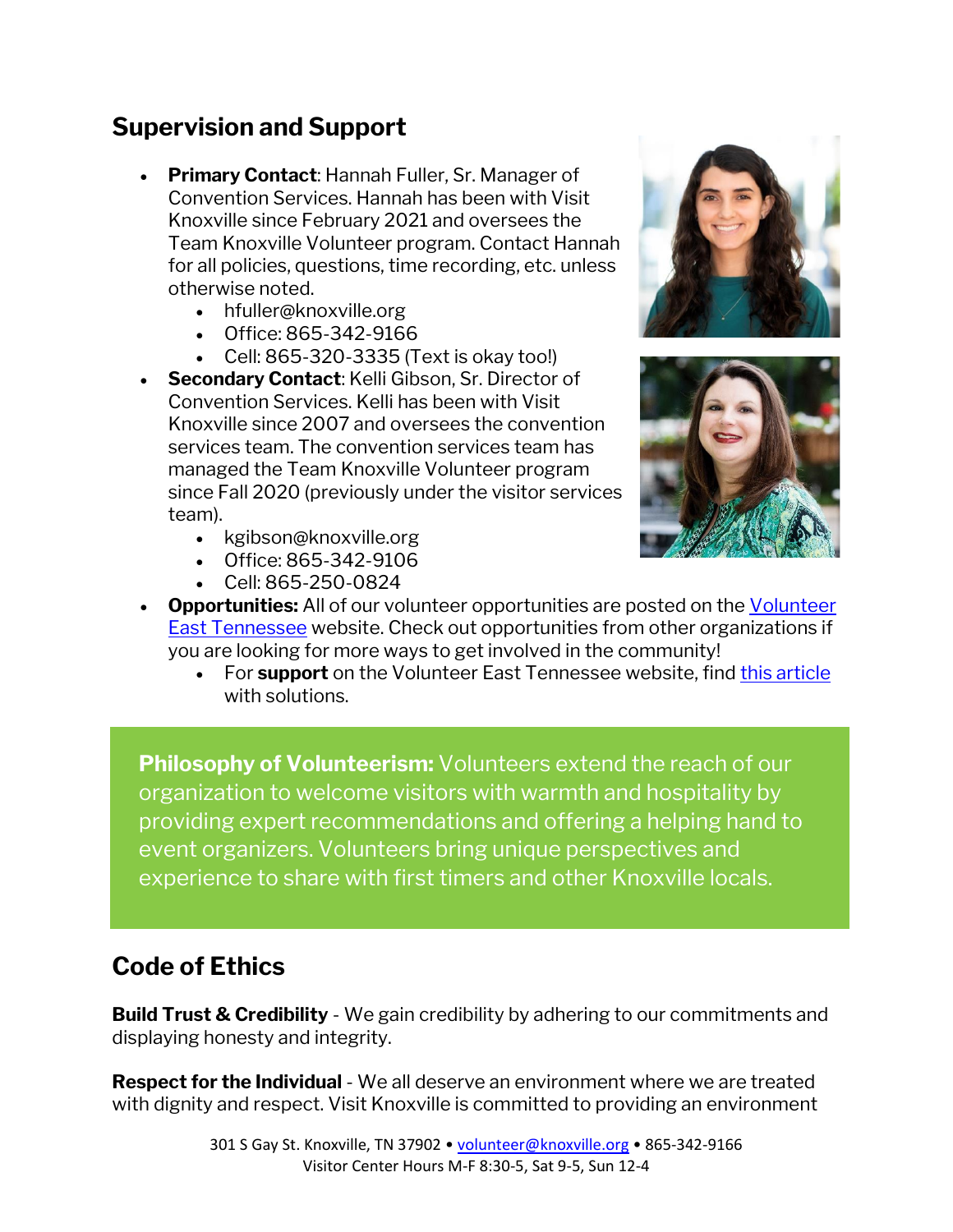that is free from discrimination of all types and abusive, offensive, or harassing behavior. Any volunteer who feels harassed or discriminated against must report the incident to the Volunteer Manager. Retaliation against an employee/volunteer for reporting a discrimination or harassment claim is illegal and STRICTLY PROHIBITED, even if no harassment or discrimination occurred.

**Create a Culture of Open & Honest Communication** - Everyone should feel comfortable to speak his or her mind, particularly with respect to ethics concerns. We all benefit tremendously when we exercise the power to prevent mistakes or wrongdoing by asking the right questions at the right times.

### **Disciplinary Action Policy**

Disciplinary actions may entail verbal, written, and suspension of any future volunteer opportunities. All of these actions may not be followed in all instances. Visit Knoxville reserves the right to exercise discretion in discipline. Prior warning is not a requirement for suspension.

#### **Visit Knoxville reserves the right to take any disciplinary action the Company considers appropriate, including suspension, at any time. In addition to those situations discussed elsewhere in this handbook, listed below are some examples where immediate suspension could result. This list is general in nature and is not intended to be all inclusive:**

- Discourtesy to a customer, provider, or the general public resulting in a complaint or loss of good will
- Refusal or failure to follow directions from management
- Breach of confidentiality relating to employer, employee, customer, or provider information
- Altering, damaging, or destroying Company property or records, or another employee's property
- Dishonesty
- Providing false or misleading information to any Company representative or on any Company records, including timecards, expense reimbursement forms, or similar records
- Fighting or engaging in disorderly conduct on the Company's or a customer's premises
- Violations of any of Visit Knoxville's policies
- Conduct or performance issues of a serious nature
- Failure of a drug or alcohol test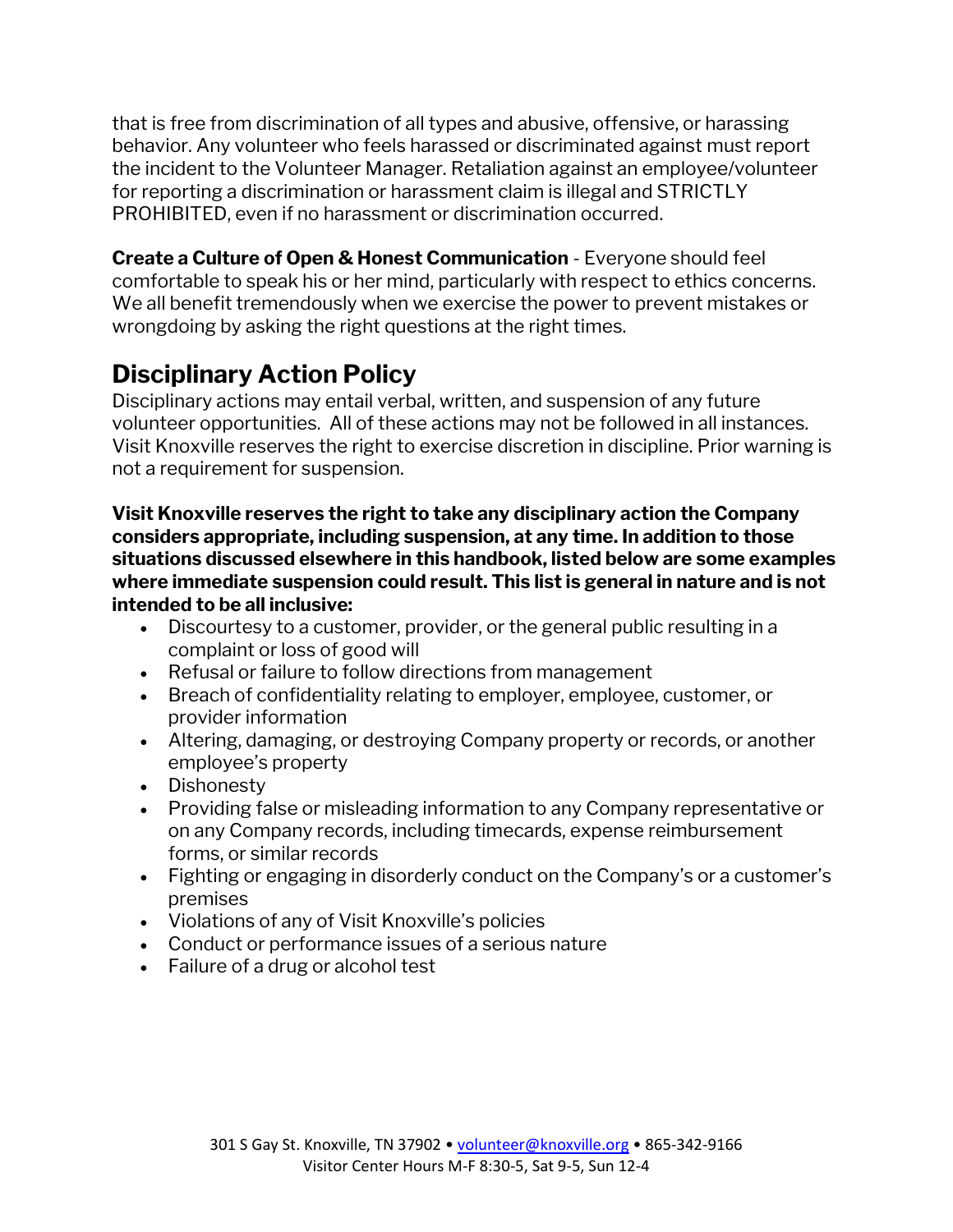## **Drug & Alcohol Policy**

The past success and future growth of Visit Knoxville is a direct result of our most important asset: Our people. Consequently, Visit Knoxville is concerned about the use of alcohol, illegal drugs or controlled substances as it affects the workplace and has implemented a Drug Testing Policy effective October 1, 2008.

Use of these substances whether on or off the job can adversely affect a volunteer's work performance, efficiency, judgment, safety and health and therefore seriously impair the volunteer's value to Visit Knoxville.

Furthermore, the use of prescription drugs and/or over-the-counter drugs may affect a volunteer's job performance. Any volunteer who is using prescription and/or over-the-counter drugs that may impair the volunteer's ability to safely perform their job, or affect the safety or well-being of others, should not report for work during the time the volunteer is using the medication.

Proper use of prescriptive drugs directly prescribed to the volunteer is exempt from these restrictions so long as the volunteer is complying with physician orders.

Volunteers are prohibited from the following when reporting for work, while on the job, on Company or customer premises or surrounding areas, or in any vehicle used for Company business:

- The unlawful use, possession, transportation, manufacture, sale, dispensation or other distribution of an illegal or controlled substance or drug paraphernalia
- The unauthorized use, possession, transportation, manufacture, sale, dispensation or other distribution of alcohol
- Being under the influence of alcohol or having a detectable amount of an illegal or controlled substance in the blood or urine ("controlled substance" means a drug or other substance as defined in applicable federal laws on drug abuse prevention)

Any volunteer violating these prohibitions will be subject to suspension of future volunteer opportunities. Any volunteer convicted under any criminal drug statute for a violation occurring while on the job, on Company or customer premises, or in any vehicle used for Company business must notify the Company no later than 24 hours after such a conviction. A conviction includes any finding of guilt or plea of no contest and/or imposition of a fine, jail sentence or other penalty.

Drug and alcohol testing will be carried out in compliance with any applicable state and federal laws and regulations. Disciplinary action will be taken for drug-related crimes, regardless of whether they happened during working hours or on a volunteer's own time. We recognize that volunteers suffering from alcohol or drug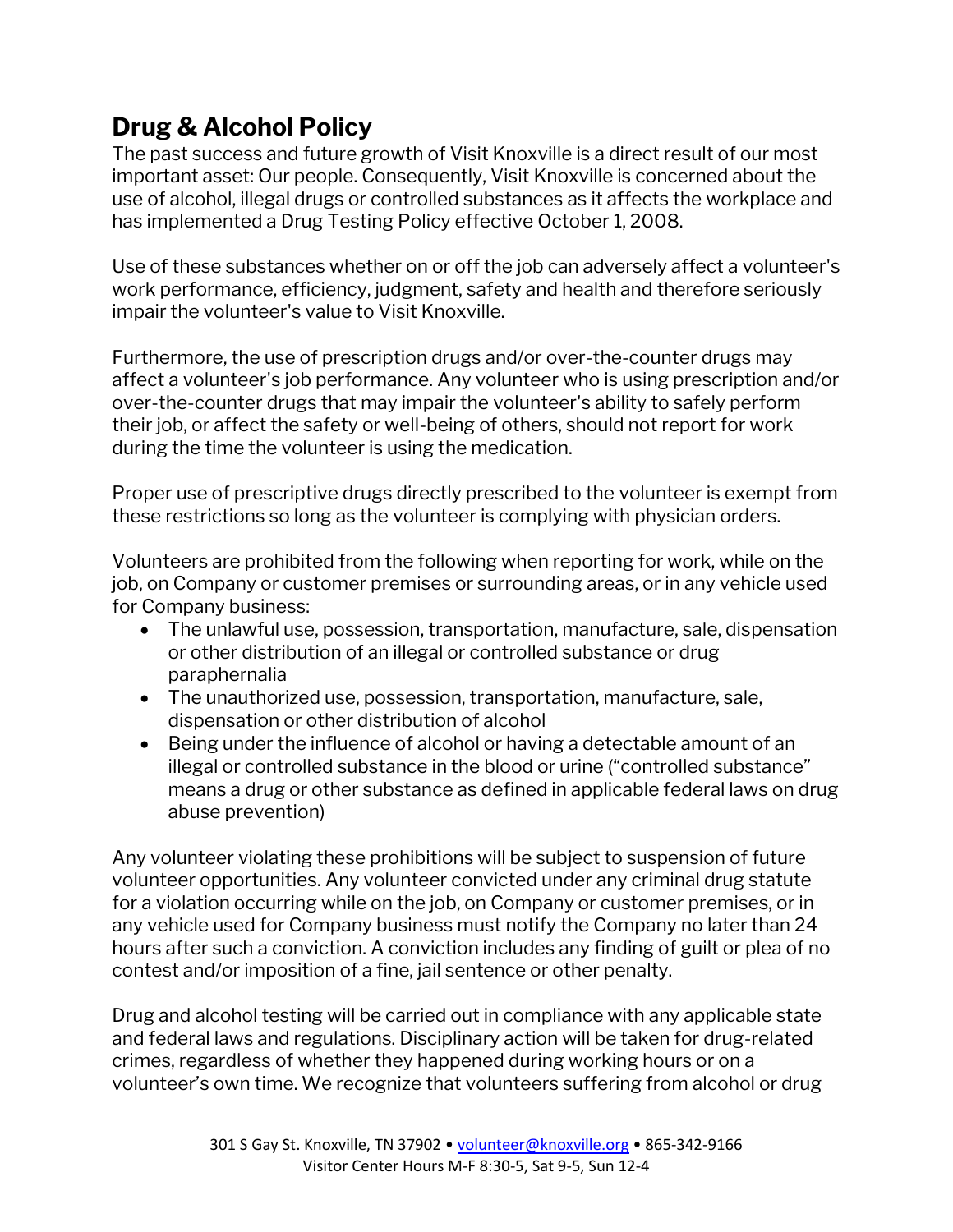dependence can be treated. We encourage any volunteer to seek professional care and counseling prior to any violation of this policy.

## **Media Relations Policy**

Any request for information by the media is to be referred to the Director of Communications & Social Strategies for review. It is then submitted to the President for approval. Volunteers are **NOT** to make any comments either on or off the record to the media.

## **Incident Reporting Procedure**

Though we may not be exposed to the same degree of risk as volunteers of other industries, we should still recognize that safety risks are present and take steps to reduce the risk of injury or illness. Safety is everyone's responsibility. In order to guarantee that accidents are avoided whenever possible, we expect our volunteers to refrain from horseplay, careless behavior, and negligent actions.

While working, volunteers must observe safety precautions for their safety and for the safety of others. All work areas must be kept clean, and free of clutter and debris. Any hazards or potentially dangerous conditions must be corrected immediately or reported to the Volunteer Manager and/or the Director of Human Resources.

• Volunteers are required to report any and all injuries of volunteers, employees, customers, vendors, etc. which take place on Visit Knoxville property, or on the site of a Visit Knoxville event, no matter how small, to the Volunteer Manager. An "**Incident Report Form"** will need to be filled out and turned into the Director of Human Resources.

## **Protections for Volunteers**

Visit Knoxville provides Volunteer Accident Insurance for Covered Accidents.

- Covered Accident means a sudden, unforeseeable, external event that results, directly and independently of all other causes, in an injury or loss and meets all the following conditions:
	- Occurs while the Covered Person is insured under this Policy;
	- Is not contributed to by: disease, sickness, or mental or bodily infirmity;
	- Is not otherwise excluded under the terms of this Policy.

#### **Federal Volunteer Protection Act**

• The federa[l Volunteer Protection Act \(VPA\)](https://www.govinfo.gov/content/pkg/PLAW-105publ19/pdf/PLAW-105publ19.pdf) provides protection to volunteers of nonprofit organizations and governmental entities for harm caused by their acts or omissions on behalf of the organization or entity. The act does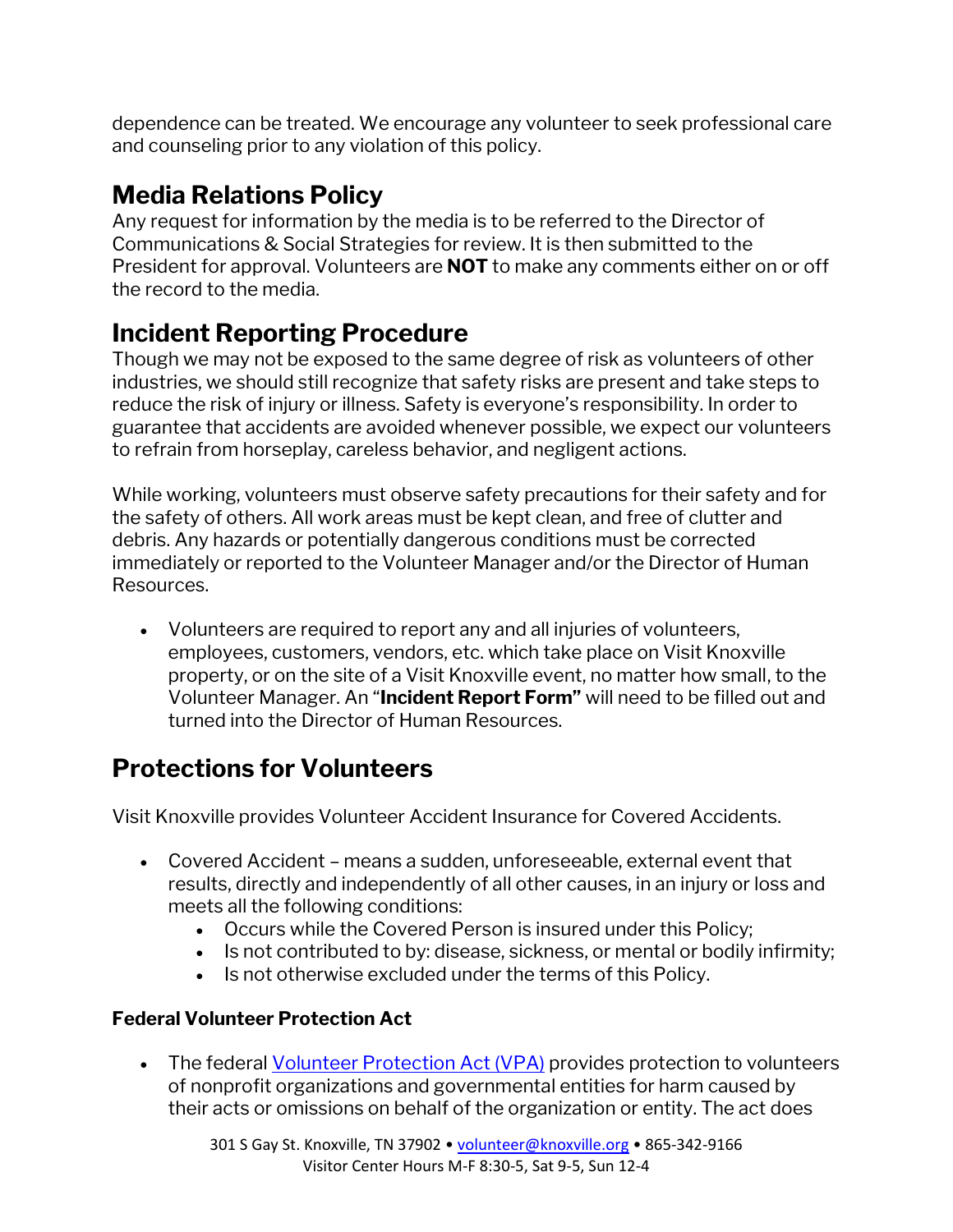not require that an emergency declaration be in place for its protections to apply.

- VPA applies to an uncompensated volunteer for acts of ordinary negligence committed within the scope of the volunteer's responsibilities. If the volunteer's responsibilities are covered by licensure laws, the volunteer must be properly licensed, certified, or authorized by the appropriate authorities as required by the law in the state in which the harm occurred.
- Protection under VPA does not apply if the volunteer engages in willful or criminal misconduct, gross negligence, reckless misconduct, or a conscious, flagrant indifference to the rights or safety of the individual(s) harmed by the volunteer. VPA also does not apply if the volunteer causes harm by operating a motor vehicle, vessel, aircraft, or other vehicle for which the state requires its operator to possess an operator's license or maintain insurance.

### **Training & Verification of Hours**

- **Gotta Know Knoxville -** Visit Knoxville offers Gotta Know Knoxville walking tours April-October. The GKK tour duration is 2 hours and is free (\$20 value) for active volunteers. This tour covers history, attractions, venues, and retail outlets in the Knoxville area. It is a terrific way to learn the basics of Knoxville if you are new to the area or want to know more! GKK is a great place to start if you are volunteering for an upcoming information table. Check out [www.visitknoxville.com/gotta-know-knoxville](http://www.visitknoxville.com/gotta-know-knoxville) for the upcoming dates.
- **Information Tables –** One of the most common volunteer opportunities with Team Knoxville is an information table assistant. Event organizers (e.g., conferences, tournaments, and festivals) bringing their program to Knoxville will occasionally request one for their attendees to visit and learn more about the city. For information about what to expect when volunteering at an information table, visit this [quick guide.](https://assets.simpleviewinc.com/simpleview/image/upload/v1/clients/knoxville/Team_Knoxville_Information_Table_Basics_6c1b576d-628c-4707-9be7-342baa9c9d64.pdf)
- **Verification –** If you need a verification letter of your volunteer hours, please email Hannah Fuller, [hfuller@knoxville.org,](mailto:hfuller@knoxville.org) in advance to have it prepared on the day of your shift.

## **Perks/Benefits**

- Free admission to our Gotta Know Knoxville walking tour (\$20 value)
- Awesome volunteer t-shirt!
- Inside access to Knoxville's premier events
- Exclusive invitation to the annual Volunteer & Visitors Guide Launch Party, where the top volunteer(s) are formally recognized with a gift